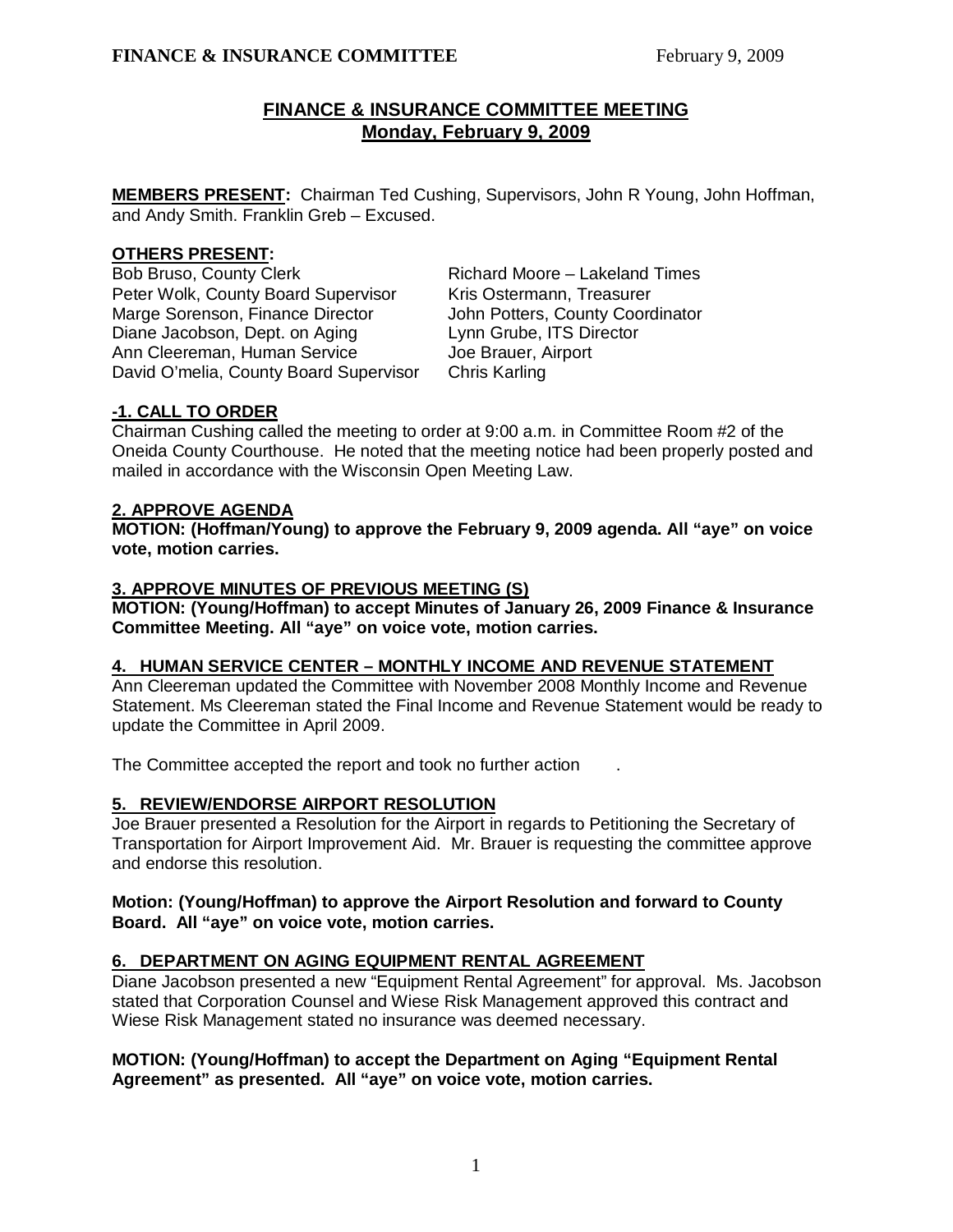## **7. LRES RECOMMENDATION ON THE HEALTH & WELFARE TRUST FUND – ASSOCIATED BANK**

John Young explained that a telephone conference call with Associated Bank suggested the Health and Welfare Trust Fund Account be closed and the money transferred to a new Account that will be used for Health and Welfare expense only.

 **MOTION: (Hoffman/Young) recommend the Health & Welfare Trust Fund be changed over into a new account used for Health and Welfare expense only. All "aye" on voice vote, motion carries.** 

## **8. VOUCHERS, REPORTS AND PURCHASE ORDERS**

#### **County Clerk**

Melodie Gauthier presented bills and vouchers for approval.

**MOTION: (Hoffman/Cushing) to approve the Clerk's bills and vouchers. All "aye" on voice vote, motion carries.** 

#### **Treasurer**

Kris Ostermann presented bills and vouchers for approval.

**MOTION: (Smith/Cushing) to approve the Treasurer's bills and vouchers. All "aye" on voice vote, motion carries.** 

#### Environmental Assessment of Pending Foreclosures

Kris Ostermann explained to the committee that MSA Professional Services, Inc. agreed to continue the 2008 contract for the Environmental Assessment of pending foreclosure for \$450.00 per parcel.

**MOTION: (Hoffman/Smith) to approve MSA Professional Services, Inc. contract extension for 2009 and a charge of \$450.00 per parcel for the Environmental Assessment of pending Foreclosures. All "aye" on voice vote, motion carries.** 

#### **Information Technology Services**

Lynn Grube presented bills and vouchers for approval

**MOTION: (Smith/Cushing) to approve ITS bills and vouchers. All "aye" on voice vote, motion carries.** 

Lynn Grube presented a line item transfer for approval.

#### **MOTION: (Hoffman/Smith) to approve ITS Line Item Transfer. All "aye" on voice vote, motion carries.**

#### **Finance**

Marge Sorenson presented bills and vouchers for approval.

## **MOTION: (Hoffman/Cushing) to approve Finance bills and vouchers. All "aye" on voice vote, motion carries.**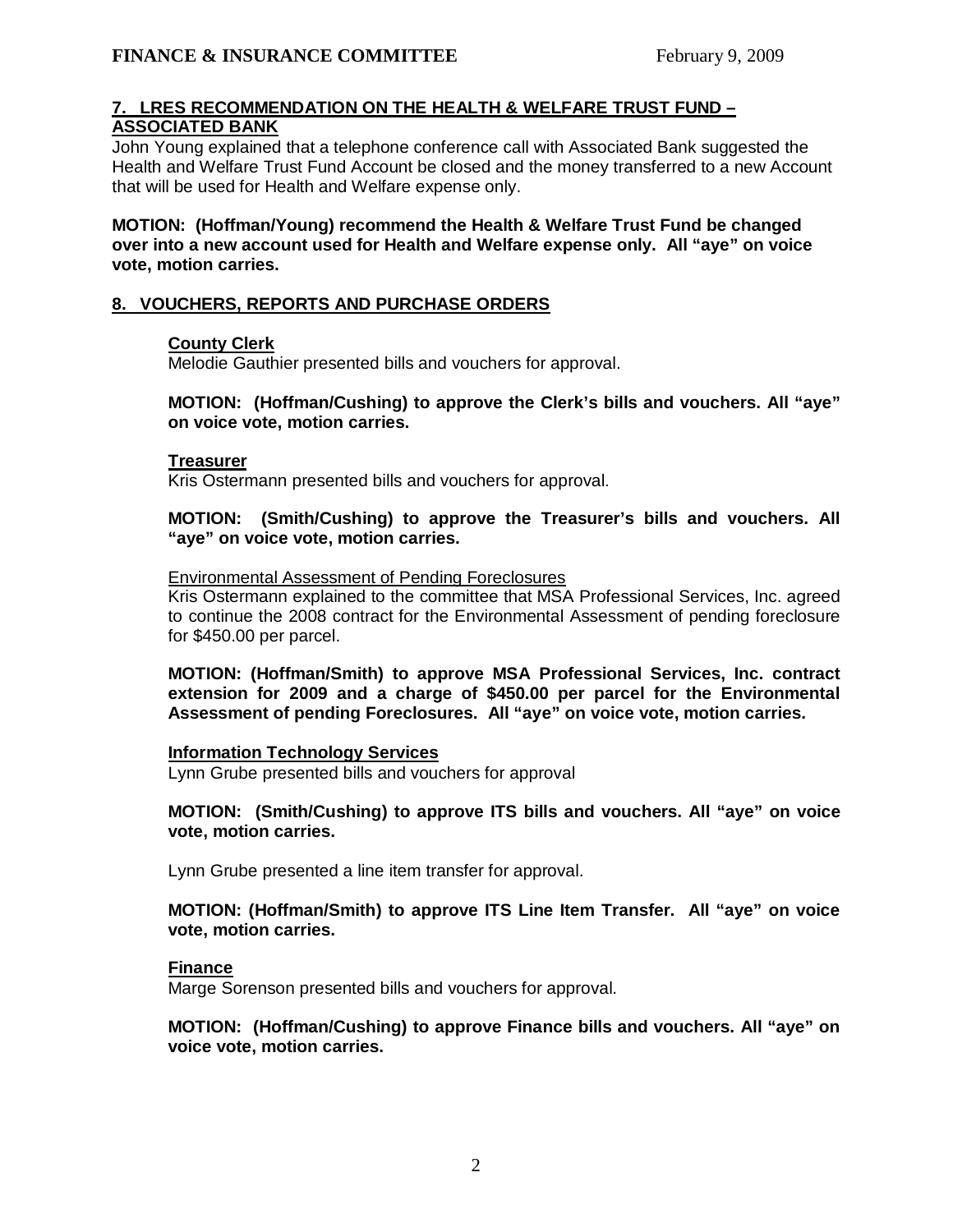## Departmental Response to Memo Regarding State Aid

Marge Sorenson discussed the response to an e-mail she sent to Department Heads regarding state aid cuts.

The Committee accepted the report and took no further action

### Local Government Investment Pool Insurance

Marge Sorenson provided a 2009 internet statement from the Wisconsin State Treasurer, Dawn Marie Sass, stating that the Financial Security Assurance Inc. (FSA) will no longer be insuring money funds. Commercial paper and negotiable certificates of deposit purchased for the Local Government Investment Pool after February 15, 2009 will no longer be insured against credit loss.

## Write off Delinquent Personal Property Receivable

Marge Sorenson and Kris Ostermann are requesting to write-off delinquent personal property chargebacks from 1999-2005 in the amount of \$20,338.21. The towns that cannot collect delinquent personal property taxes are allowed to chargeback to the taxing jurisdictions their share of the personal property tax bill. The County taxes represent approximately 20% of a tax bill.

## **MOTION: (Young/Hoffman) to authorize the write-off from 1999-2005 the amount of \$20,338.21 of delinquent personal property chargebacks. All "aye" on voice vote, motion carries.**

#### State Cash Flow Issues

Marge Sorenson explained an excerpt from the Wheeler Report 2-4-09. She explained the state cash flow for the next six months shows a \$495.2 million negative balance to open the next biennium on July 1.

#### Ms Sorenson's suggestions:

Notify departments regarding this information and instruct department heads to forward to persons responsible for state aids and fees.

Departments are to notify Finance Department of any changes in payments from the state, announced or unannounced.

 Departments are to follow through on expected payments from the state, i.e. make sure the money is received from the state, not just requested from the county.

#### **MOTION: (Smith/Cushing) to have Ms. Sorenson e-mail or handout to the Department Heads a memo with the stated suggestions. All "aye" on voice vote, motion carries.**

## **9. DISCUSS 2009 BUDGET REVIEWS**

Marge Sorenson discussed the 2009 Budget and compared it with a memo from Andrew Smith dated January 9, 2003. It was agreed that it is unclear what impact the State deficit will have on Oneida County and the County needs to follow a course of action to prevent the State deficit becoming the County's problem. The proposed course of action for the Finance Committee in the 2003 memo will be updated and rewritten into a new memo and brought back to the committee for approval.